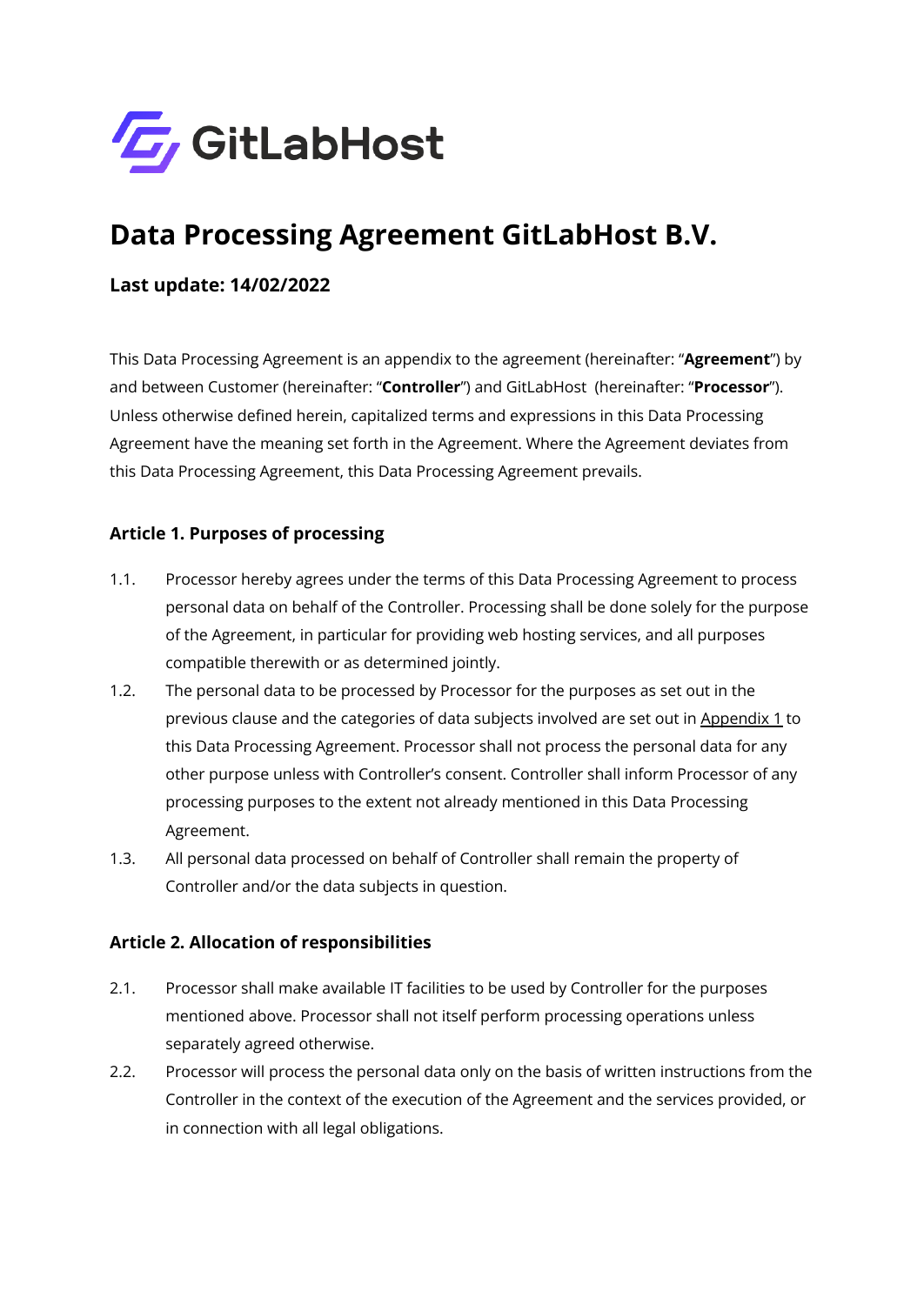2.3. Controller represents and warrants that the content, usage and instructions to process the personal data as meant in this Data Processing Agreement are lawful and do not violate any right of any (third) party.

#### **Article 3. Processor obligations**

- 3.1. Regarding the processing operations referred to in the previous clause, Processor shall comply with all applicable legislation, including at least all data processing legislation such as the EU General Data Protection Regulation 2016/679 (hereinafter: GDPR).
- 3.2. Upon written request Processor shall inform Controller about any measures taken to comply with its obligations under this Data Processing Agreement.
- 3.3. All obligations for Processor under this Data Processing Agreement shall apply equally to any persons processing personal data under the supervision of Processor, including but not limited to employees in the broadest sense of the term.
- 3.4. Processor shall inform Controller if in its opinion an instruction of Controller would violate the legislation referred to in the first clause of this article.
- 3.5. Processor enables the Controller to comply with the obligations under Articles 32 to 36 GDPR, which includes the security obligation, the reporting of data breaches, the performance of privacy impact assessments and the prior consultation of a processing operation with high risk after implemented control measures.

#### **Article 4. Data transfer**

- 4.1. Processor may process the personal data processed on behalf of Controller in any country within the European Economic Area.
- 4.2. Before any data transfer will be performed Processor shall inform Controller in writing of the countries involved in the data transfer. If personal data processed under this Agreement is transferred from a country within the European Economic Area to a country outside the European Economic Area, the Processor shall ensure that the personal data are adequately protected. To achieve this, the Processor shall, unless agreed otherwise, rely on EU approved standard contractual clauses for the transfer of personal data.

#### **Article 5. Involvement of sub-processors**

5.1. The Processor is permitted to involve sub-processors when processing the personal data. The Processor shall timely inform the Controller of any intended changes regarding the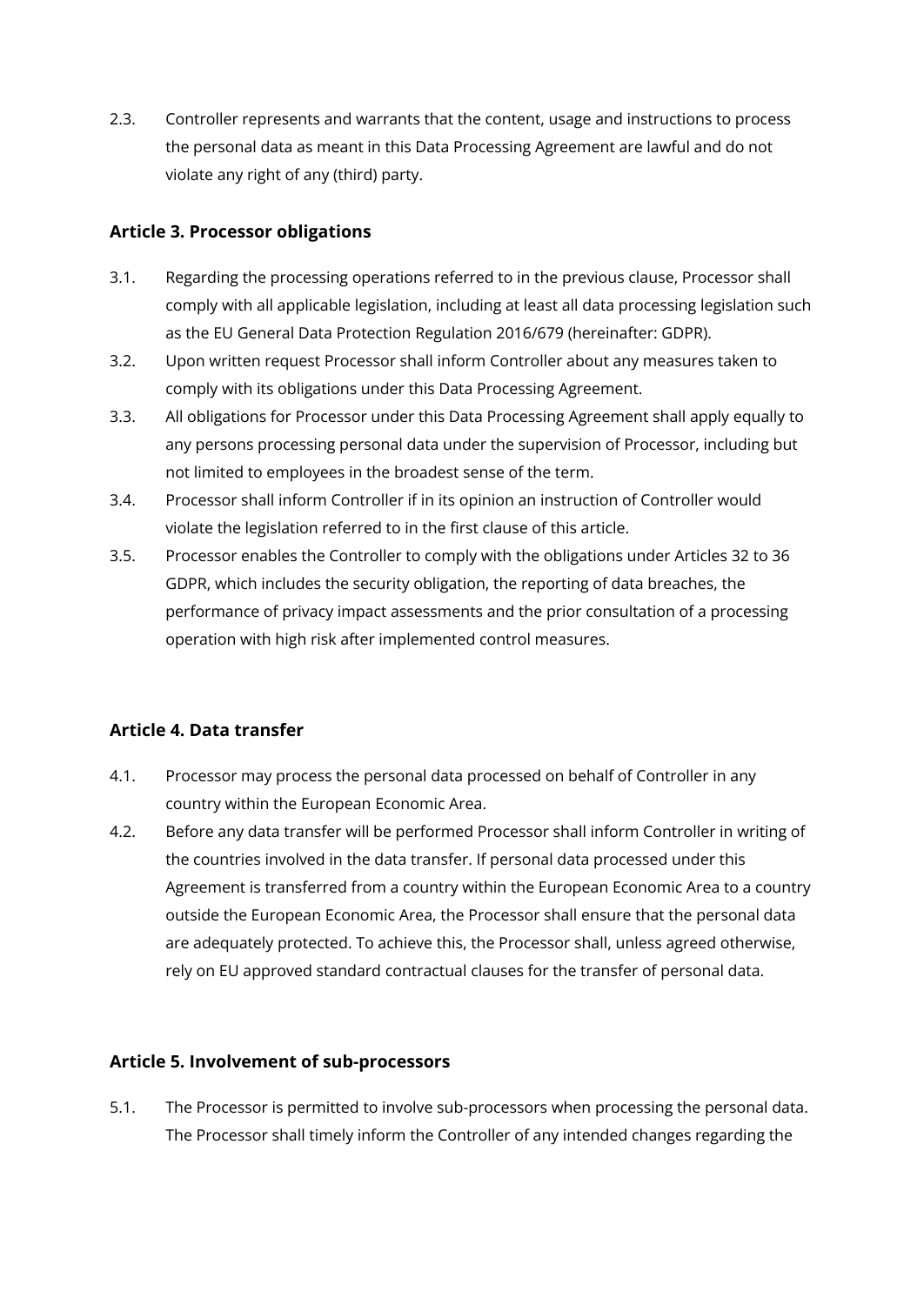addition or replacement of these sub-processors. The Controller may object to the appointment of a sub-processor on reasonable grounds.

5.2. The Processor is obliged to conclude an agreement with the sub-processor(s) which has the same or similar content as this Data Processing Agreement. In these cases, the Processor remains the contact point and is responsible for compliance with the provisions of this Data Processing Agreement at all times.

#### **Article 6. Security**

- 6.1. The Processor takes appropriate technical and organizational measures to protect personal data against loss or any form of unlawful processing, in accordance with Article 32 GDPR. These measures guarantee an appropriate level of security, given the nature of the personal data processed by the Processor. **Appendix 2** indicates which specific security measures the Processor has taken to protect the personal data.
- 6.2. The security measures in question should, taking into account the state of the art and the costs of implementation, provide an appropriate level of security in view of the risks involved in the processing and the nature of the data to be protected. These measures are also aimed at preventing unnecessary collection and further processing of the personal data.

#### **Article 7. Notification and communication of data breaches**

- 7.1. Controller is responsible at all times for notification of any security breaches and/or personal data breaches (which are understood as: a breach of security leading to the accidental or unlawful destruction, loss, alteration, unauthorized disclosure of, or access to, personal data transmitted, stored or otherwise processed) to the competent supervisory authority, and for communication of the same to data subjects. In order to enable Controller to comply with this legal requirement, Processor shall notify Controller without delay, but no later than within 24 hours after becoming aware of an actual or threatened security or personal data breach as referred to in Articles 33 and 34 GDPR.
- 7.2. If the Processor determines that there is a data breach, it will take measures to prevent further disclosure or distribution of the personal data.
- 7.3. The notification shall include at least the fact that a breach has occurred. In addition, the notification shall: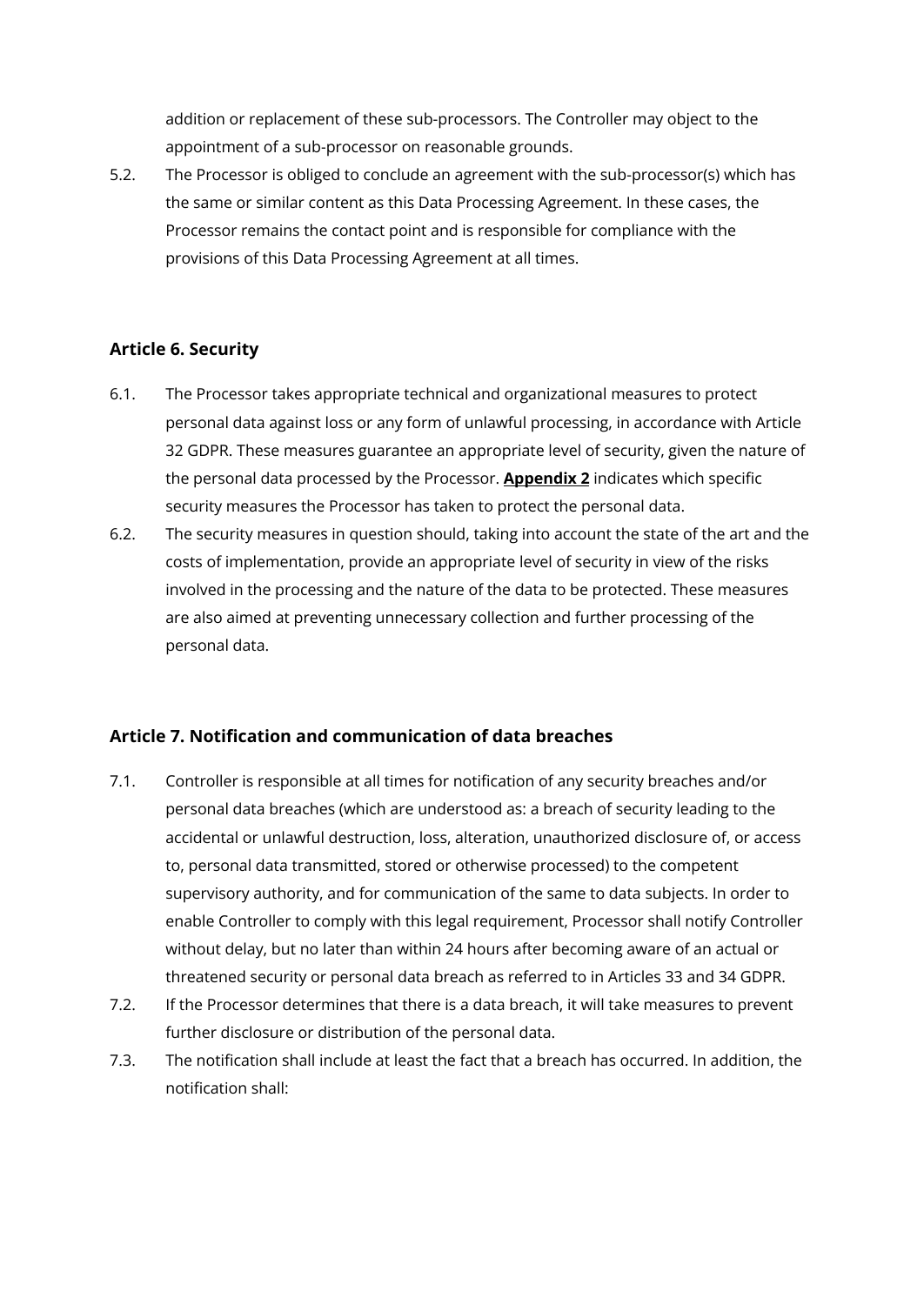- describe the nature of the personal data breach including, where possible, the categories and approximate number of data subjects concerned and the categories and approximate number of personal data records concerned;
- describe the likely consequences of the personal data breach;
- describe the measures taken or proposed to be taken by the controller to address the personal data breach, including, where appropriate, measures to mitigate its possible adverse effects.

#### **Article 8. Data subjects rights**

8.1. Processor shall assist Controller by implementing appropriate technical and organizational measures, insofar as this is possible, for the fulfilment of the Controller obligations, to respond to requests to exercise Data Subject rights under the Data Protection Laws.

#### **Article 9. Confidentiality obligations**

9.1. Processor and employees of Processor shall keep personal data that Processor receives from Controller and/or collects itself confidential, unless Controller has granted explicit permission to provide the information to third parties, the provision to third parties is reasonably necessary considering the nature of the assignment to Controller or the provision is legally required.

#### **Article 10. Audit**

- 10.1. Controller has the right to have audits performed on Processor.
- 10.2. The audit findings shall be assessed by Processor and implemented if and to the extent deemed reasonable by Processor.

#### **Article 11. Liability**

11.1. If the Processor causes damage due to non-compliance with the agreements in this Data Processing Agreement, the legal rules and regulations in the field of protection of personal data or the security policy, the Processor is liable for this damage with due observance of the provisions of article 12 of the Agreement.

#### **Article 12. Term and termination**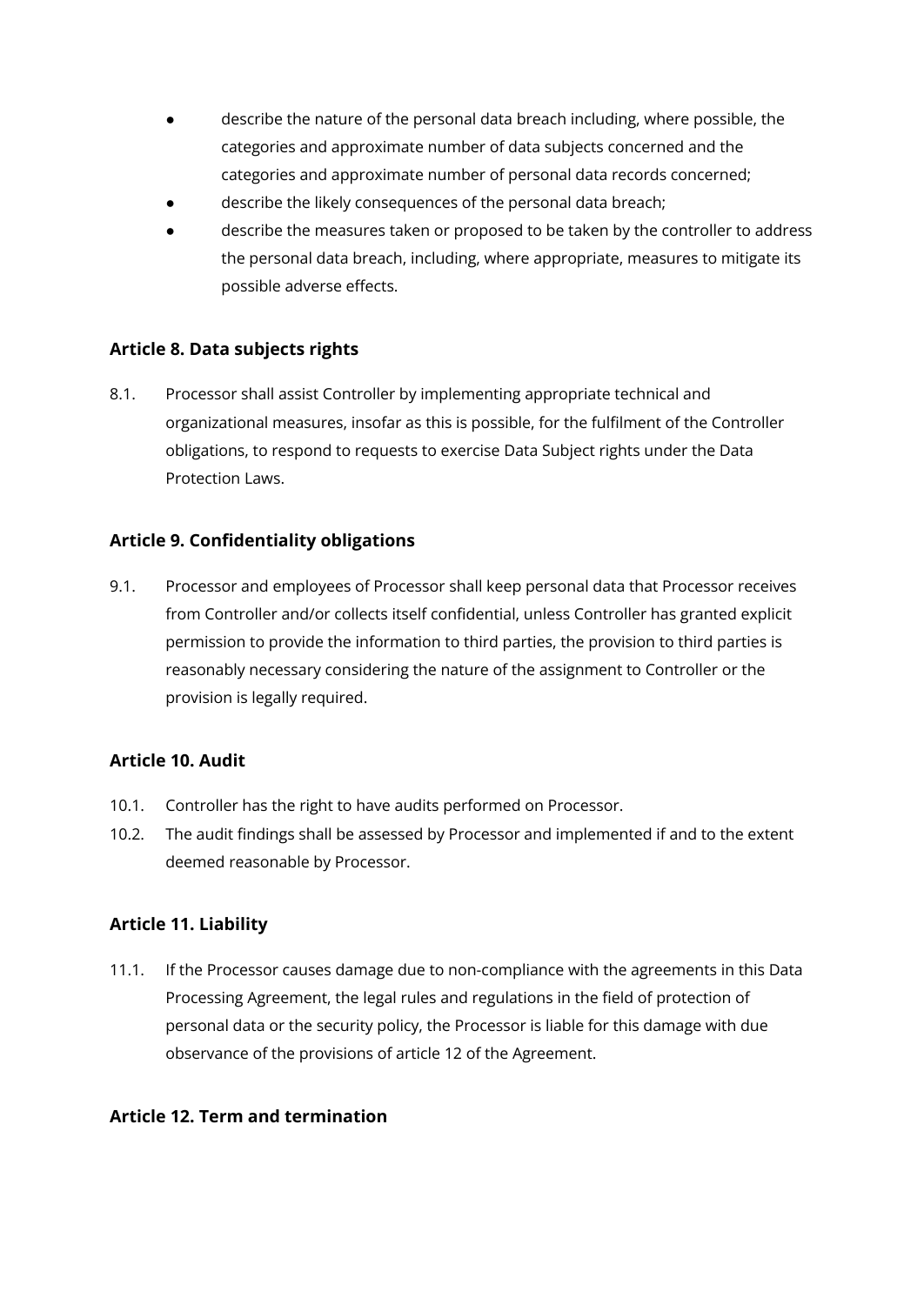- 12.1. This Data Processing Agreement shall become effective upon the date this Data Processing Agreement is signed.
- 12.2. All notices, confirmations and other statements made by Controller in connection with this Data Processing Agreement shall be in writing and shall be sent per e-mail to Processor.
- 12.3. This Data Processing Agreement is entered into for the duration of the Agreement. Obligations with an enduring nature continue to exist between the parties.
- 12.4. Upon termination of the Data Processing Agreement, regardless of reason or manner, Processor shall - at the choice of Controller – return (in original format), delete and/or destroy the personal data processed on behalf of Controller.
- 12.5. This Data Processing Agreement may be changed in the same manner as the Agreement.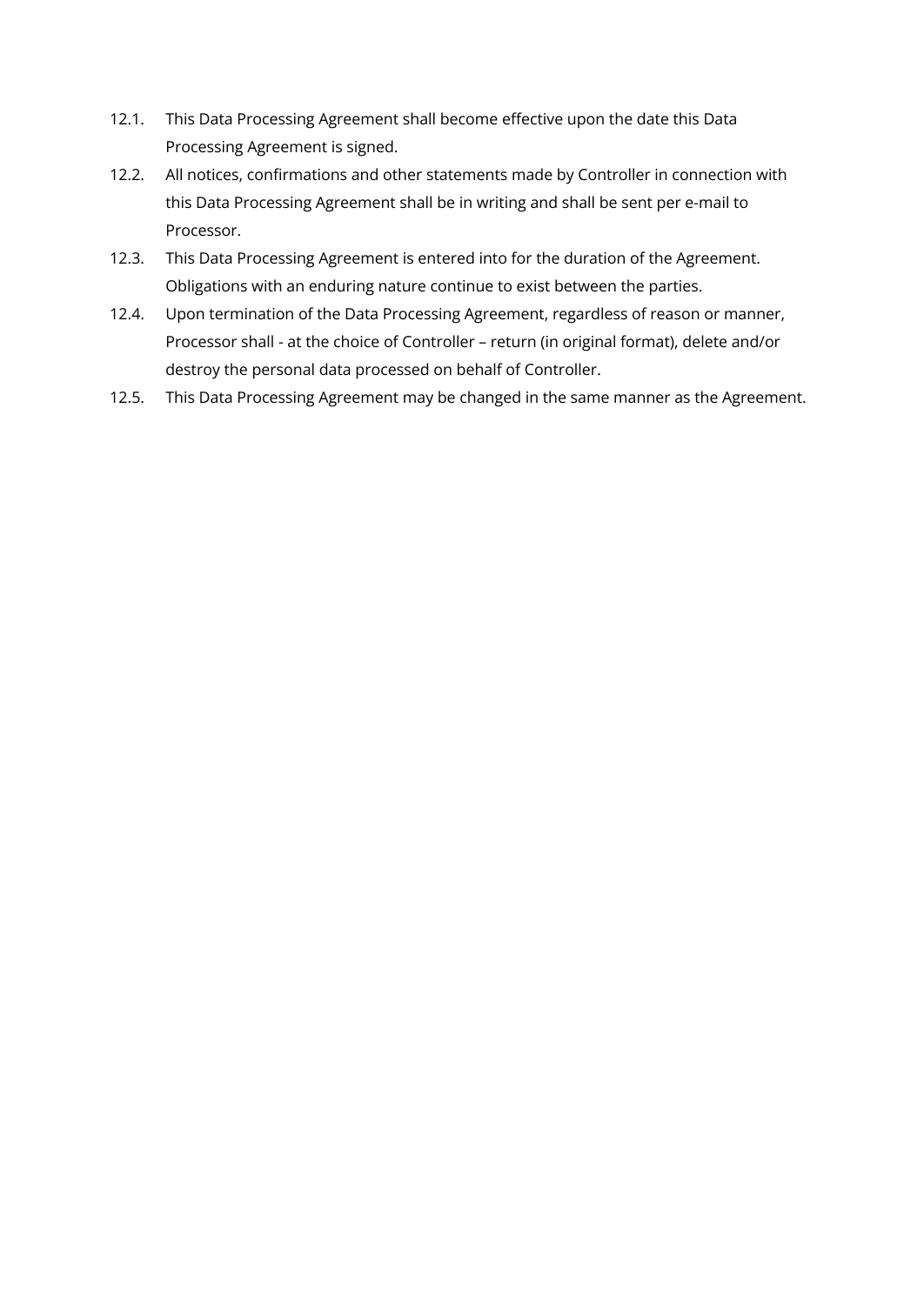## **Appendix 1: Stipulation of personal data and data subjects**

#### **Personal data**

Processor shall process the below personal data under the supervision of Controller, as specified in article 1 of the Data Processing Agreement:

- Names
- Email addresses
- IP addresses

All personal data that customers collect and use using the provided web hosting services of the following categories of data subjects:

• Personnel

*Controller represents and warrants that the description of personal data and categories of data subjects in this Appendix 1 is complete and accurate, and shall indemnify and hold harmless Process for all faults and claims that may arise from a violation of this representation and warranty.*